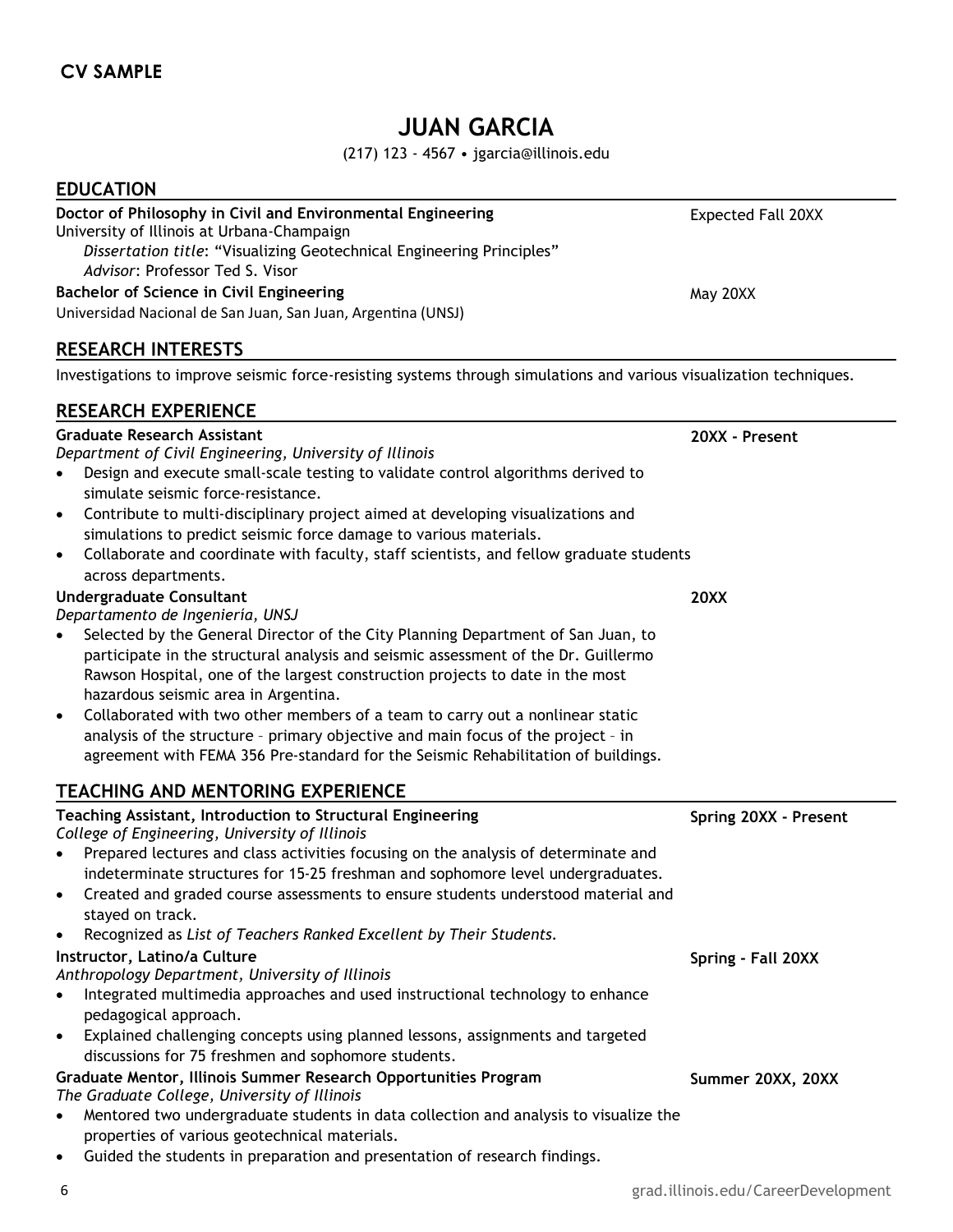## **TEACHING AND MENTORING EXPERIENCE CONTINUED**

#### *The Graduate College, University of Illinois*  Mentored two undergraduate students in data collection and analysis to visualize the properties of various geotechnical materials. Guided the students in preparation and presentation of research findings. **HONORS AND AWARDS**  Fulbright Scholarship to pursue a PhD 20 scholarships awarded in Argentina that year **20XX**

Flag Honor Guard Member

• Qualified by graduating with honors and ranking  $4<sup>th</sup>$  among engineering majors at UNSJ

# **GRANTS**

|  | Granting Agency, "Title of Grant", \$00,000 |  |
|--|---------------------------------------------|--|
|--|---------------------------------------------|--|

## **PUBLICATIONS**

**Garcia, J.**, other authors. (Year). Title. *Journal*, *Volume (Issue)*, page numbers. doi:.

**Garcia, J.**, other authors. (in press). Title. *Journal, Volume (Issue)*, page numbers.

**Garcia, J.**, other authors. (Year produced). Title. Manuscript submitted for publication.

**Garcia, J.**, other authors. (Year draft produced). Title. Manuscript in preparation.

# **CONFERENCE PRESENTATIONS**

## **ORAL PRESENTATIONS**

## **POSTER PRESENTATIONS**

# **PROFESSIONAL EXPERIENCE**

*TOSS Ingeniería, La Paz, Peru* 

 Engineer in charge of the implementation of seismic validation at La Paz Central hospital.

Developed extensive modeling and visualization algorithms to expedite validation.

# **UNIVERSITY SERVICE**

## **Facilitator**

*College of Engineering, University of Illinois*

- Participated in the organization of the Principal's Scholars Program 20XX GEAR UP College Bound Summer Program, where a group of minority children from elementary and middle school visited the college to learn about different paths in engineering.
- Prepared a bridge design competition using popsicle sticks and glue, where the children demonstrated their skills and their creativity.

## **Student Assistant**

*Office of International Student and Scholar Services (ISSS), University of Illinois*

- 
- Helped incoming international students with information on procedures and resources for their successful arrival on campus.

Juan Garcia, page 2 of 3

# **Graduate Mentor, Illinois Summer Research Opportunities Program**

**Garcia, J.,** other authors. (Year, Month). *Title*. Minisymposium on subject, Meeting, City, State. **Garcia, J.,** other authors. (Year, Month). *Title*. Meeting, City, State. **Garcia, J.,** other authors. (Year, Month). Title. Poster session presented at Meeting, City, State. **Garcia, J.,** other authors. (Year, Month). Title. Paper presented at Meeting, City, State. **Civil Engineer at consulting firm 20XX - 20XX July 20XX**  Assisted with check-in procedures for incoming international students. **July 20XX** 

**Summer 20XX, 20XX** 

**20XX** 

**Granting Agency, "Title of Grant", \$00,000 20XX - 20XX**